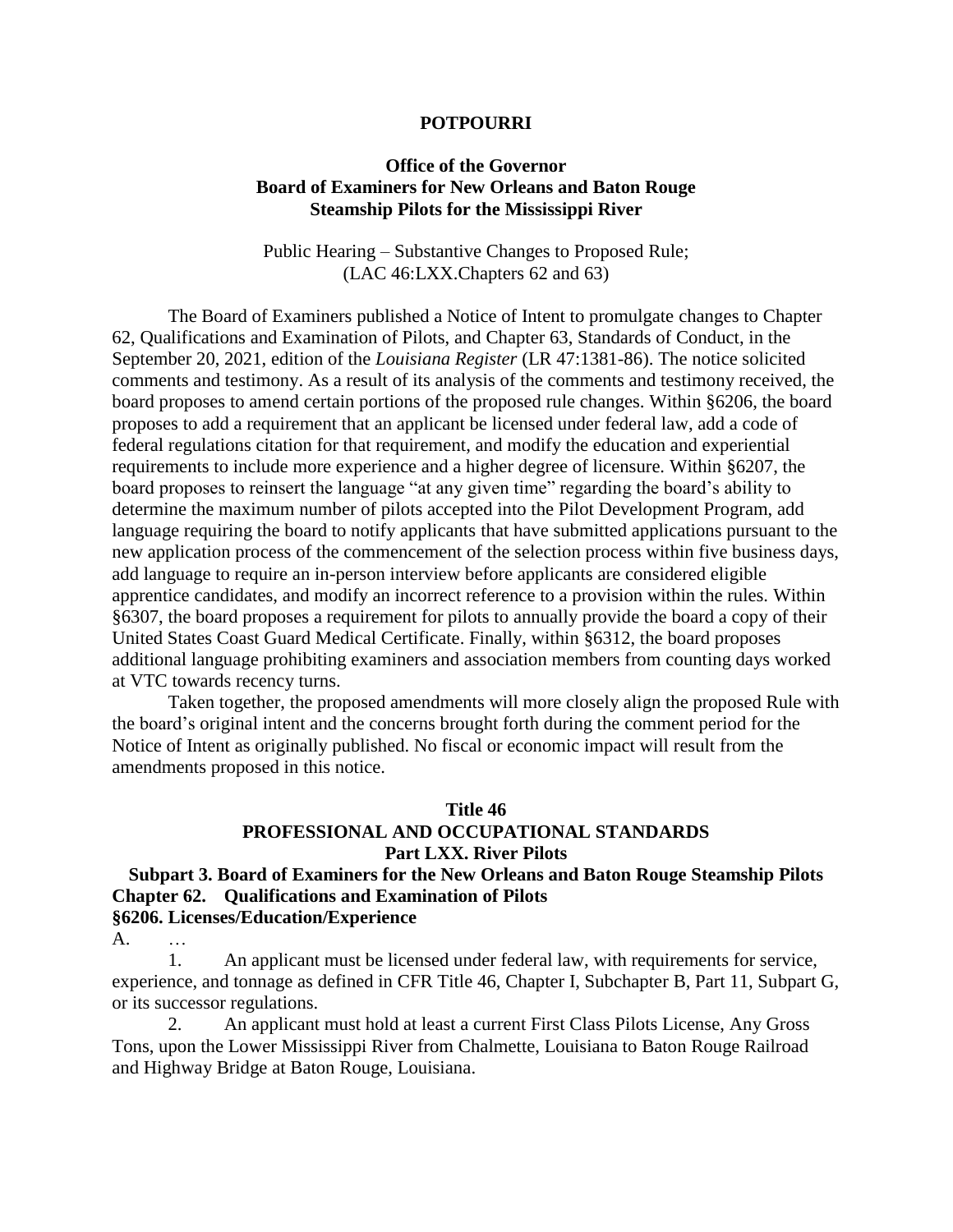a. Notwithstanding Paragraph A.1 of this Section, an applicant with first class pilotage from mile marker 88.0 AHP to mile marker 232.2 AHP shall be eligible for selection into the Pilot Development Program. However, an applicant selected for the Pilot Development Program shall be required to obtain first class pilotage from mile marker 232.2 AHP to mile marker 234.0 AHP prior to commissioning.

3. An applicant must meet one of the following requirements prior to the date of selection into the Pilot Development Program:

a. Hold a United States Coast Guard Second Mate's License, or an equivalent or greater license, AND a bachelor's degree or higher from an accredited Maritime Academy (Deck Curriculum) approved by and conducted under rules prescribed by the Federal Maritime Administrator as listed at title 46, Code of Federal Regulations, part 310; or

b. Hold either a United States Coast Guard Master of Steam or Motor Vessels of not more than 1600 gross tons upon Inland Waters, Rivers or Lakes, Near Coastal, or Oceans, or any upgrade thereof, OR a Master of Towing, to be held by the applicant for a minimum of 2 years prior to apprentice selection as described in §6207 AND a bachelor's degree from an Accredited Institution of Higher Learning.

AUTHORITY NOTE: Promulgated in accordance with R.S. 34:1041 et seq.

HISTORICAL NOTE: Promulgated by the Office of the Governor, Board of Examiners for New Orleans and Baton Rouge Steamship Pilots, LR 30:2473 (November 2004), amended by the Office of the Governor, Board of Examiners for New Orleans and Baton Rouge Steamship Pilots for the Mississippi River, LR 36:495 (March 2010), LR 38:3166 (December 2012), LR 44:44 (January 2018).

## **§6207. Notice of Apprentice Selection**

A. – A.5. … For any apprentice selection occurring prior to December 31, 2022, the following provisions shall be utilized:

6. At the conclusion of a NOBRA apprentice selection, NOBRA shall provide the board, in writing, a list of those candidates selected for admission into the Pilot Development Program as an Apprentice Pilot. The board shall unilaterally determine the maximum number apprentices admitted into the Pilot Development Program at any given time. After receipt of notification from NOBRA, the board will notify the selected applicant via U.S. Mail of the time, date and location of the commencement of the Pilot Development Program.  $B. - B.1...$ 

2. Annually, the board will advertise the deadline for submission of application materials, in at least two periodicals, one of which shall have a circulation of the greater New Orleans area and one of which shall have a circulation of the greater Baton Rouge area and all relevant dates will be posted on the board's website. Additionally, when NOBRA notifies the board that a selection is to be held, the board shall notify all applicants within five business days.

3. The Board will review all initial application received by October 31, schedule physicals, conduct background checks on the applicants, and certify that the applicants meet the criteria set forth by the board. At the Board's discretion, the applicant may be given the opportunity to cure a deficient application prior to December 31. Prior to December 31, all applicants shall have completed an in-person application review with a member of the board or their authorized representative and an in-person interview with a board member prior to being considered an eligible apprentice candidate for the Pilot Development Program. Applicants must submit to interviews with additional board members upon request. All applications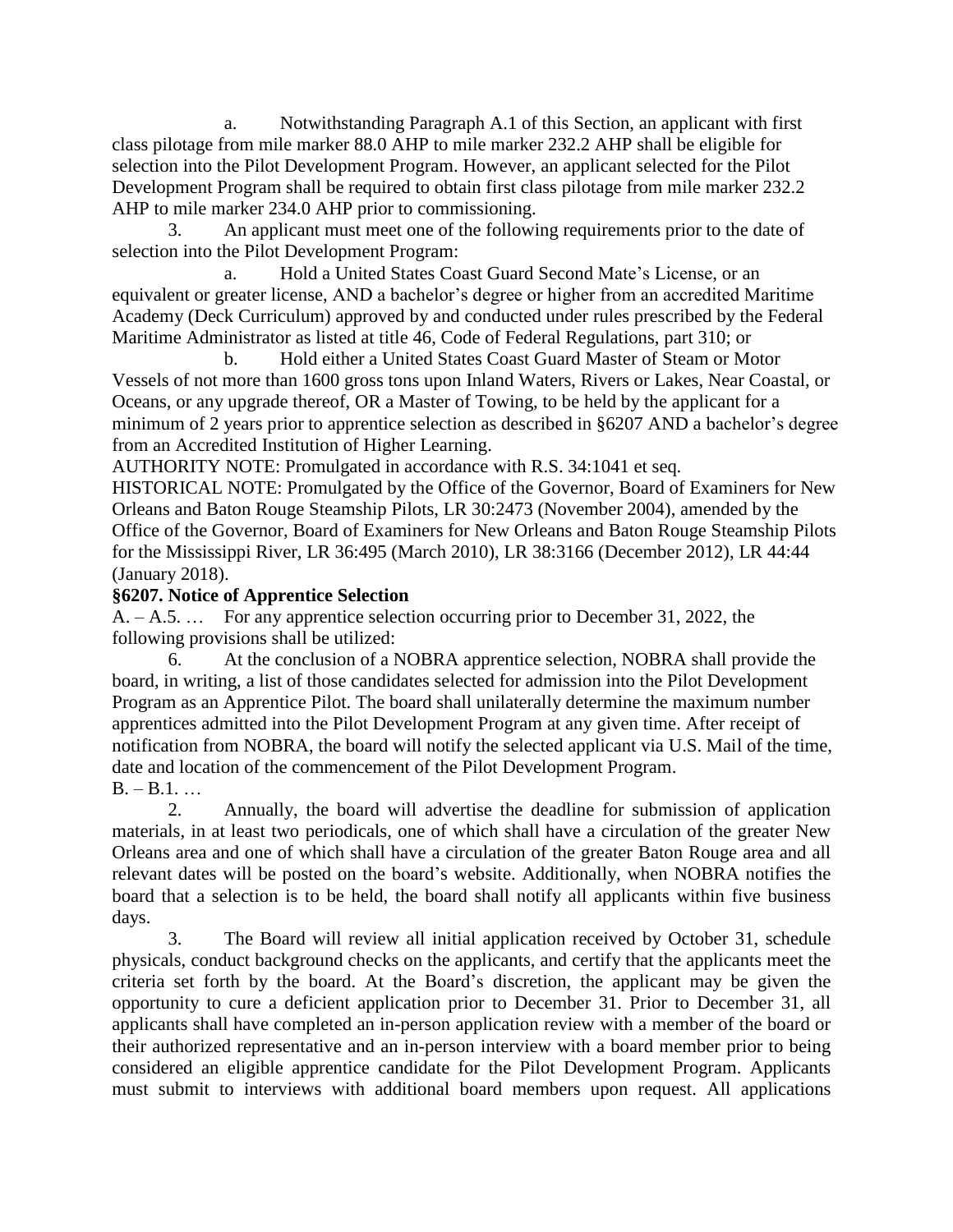meeting the requirements set forth in §6205 and §6206 shall be considered complete on December 31.

 $B.4. - B.5. ...$ 

6. When NOBRA notifies the board that a selection is to be held, the board will submit to the pilots the list of eligible apprentice candidates as described in §6207(B)(4). At the conclusion of a NOBRA apprentice selection, NOBRA shall provide the board, in writing, a list of those candidates selected for admission into the Pilot Development Program as an Apprentice Pilot. The board shall unilaterally determine the maximum number apprentices admitted into the Pilot Development Program at any given time. After receipt of notification from NOBRA, the board will notify the selected applicant via U.S. Mail of the time, date and location of the commencement of the Pilot Development Program.

AUTHORITY NOTE: Promulgated in accordance with R.S. 34:1041 et seq.

HISTORICAL NOTE: Promulgated by the Office of the Governor, Board of Examiners for New Orleans and Baton Rouge Steamship Pilots, LR 30:2474 (November 2004), amended by the Office of the Governor, Board of Examiners for New Orleans and Baton Rouge Steamship Pilots for the Mississippi River, LR 36:496 (March 2010), LR 38:3166 (December 2012), LR 44:44 (January 2018).

# **Chapter 63. Standards of Conduct**

## **§6307. Standards of Conduct**

 $A.1 - A.3...$ 

4. failure to maintain a current satisfactory United States Coast Guard approved physical (Merchant Mariner Physical Examination Report), which is to be submitted to the board annually along with a copy of the pilot's United States Coast Guard Medical Certificate;  $A.5. - A.9. ...$ 

AUTHORITY NOTE: Promulgated in accordance with R.S. 34:1041 et seq.

HISTORICAL NOTE: Promulgated by the Office of the Governor, Board of Examiners for New Orleans and Baton Rouge Steamship Pilots, LR 30:2476 (November 2004), amended by the Office of the Governor, Board of Examiners for New Orleans and Baton Rouge Steamship Pilots for the Mississippi River, LR 36:498 (March 2010), LR 38 3167 (December 2012), LR 44:45 (January 2018).

## **§6312. Recency Requirement**

 $A. - B.1...$ 

2. Members of the examiners and association officers shall be considered recent by completing 25 turns or 25 observer turns each calendar year. Under this subsection, days worked at the VTC may not count as turns.

 $B.3. - D.1.$ ...

AUTHORITY NOTE: Promulgated in accordance with R.S. 34:1041 et seq. HISTORICAL NOTE: Promulgated by the Office of the Governor, Board of Examiners for New Orleans and Baton Rouge Steamship Pilots, LR 44:45 (January 2018).

#### **Public Hearing**

In accordance with the provisions of the Administrative Procedures Act, specifically R.S. 49:968(H)(2), the Board of Examiners gives notice of a public hearing to receive additional comments and testimony on these substantive amendments to the proposed Rule. The hearing will be held at 10 a.m. on Monday, December 20, 2021, at the Old Metairie Library located at 2350 Metairie Road, Metairie, Louisiana 70001. At that time, all interested persons will be afforded an opportunity to submit data, views, or arguments, either orally or in writing.